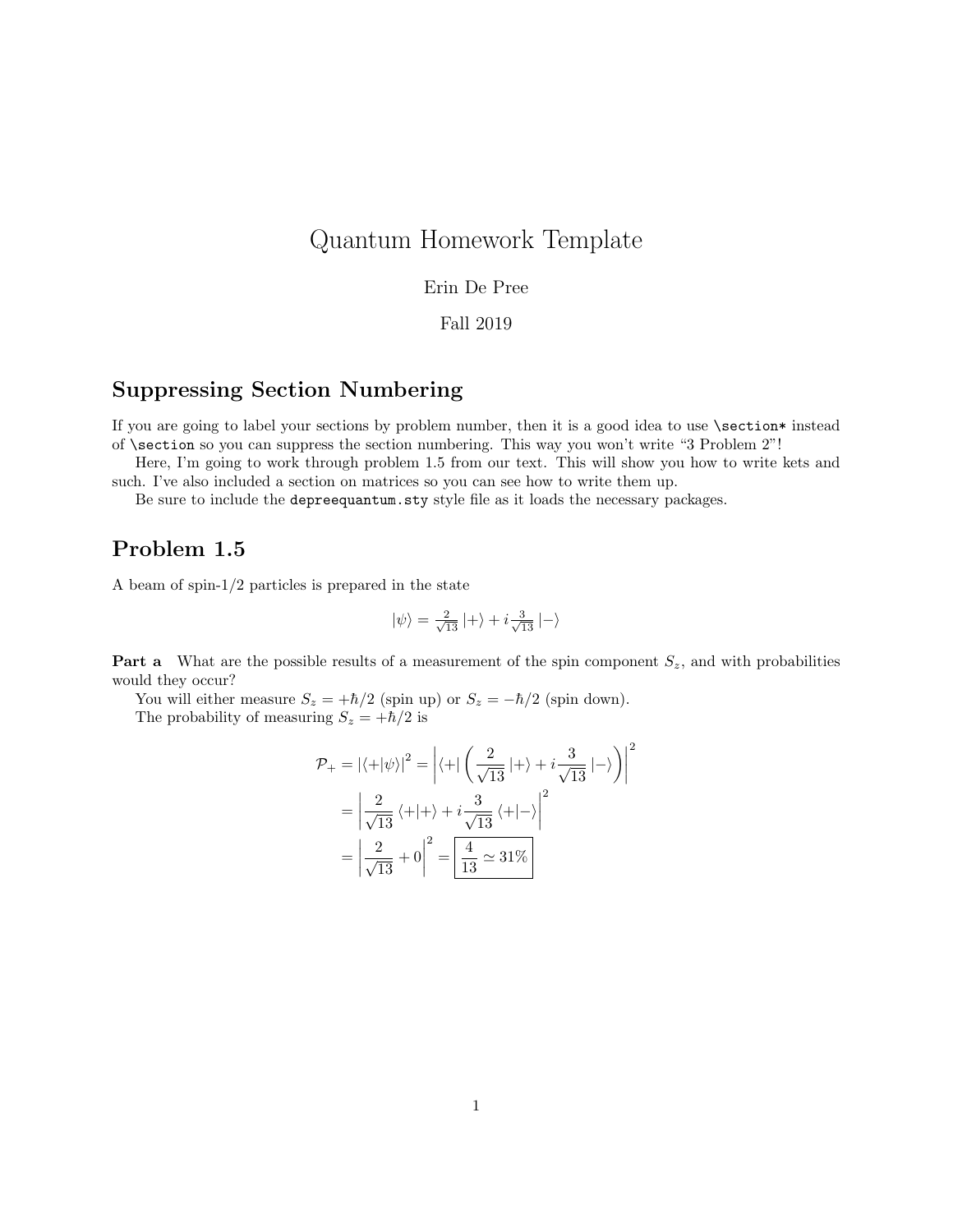While the probability of measuring  $S_z = -\hbar/2$  is

$$
\mathcal{P}_{-} = \left| \langle -|\psi \rangle \right|^2 = \left| \langle -|\left(\frac{2}{\sqrt{13}}|+\rangle + i\frac{3}{\sqrt{13}}|-\rangle \right) \right|^2
$$

$$
= \left| \frac{2}{\sqrt{13}} \langle -|+\rangle + i\frac{3}{\sqrt{13}} \langle -|-\rangle \right|^2
$$

$$
= \left| 0 + i\frac{3}{\sqrt{13}} \right|^2 = \left( -i\frac{3}{\sqrt{13}} \right) \left( i\frac{3}{\sqrt{13}} \right)
$$

$$
= -i^2 \frac{9}{13} = \boxed{\frac{9}{13} \approx 69\%}
$$

**Part b** What are the possible results of a measurement of the spin component  $S_x$ , and with probabilities would they occur?

Measure  $S_x = \pm \hbar/2$ .

Probability of measuring  $S_x = +\hbar/2$  is

$$
\mathcal{P}_{+x} = |x \langle +|\psi \rangle|^2 = \left| \left( \frac{1}{\sqrt{2}} \langle +| + \frac{1}{\sqrt{2}} \langle -| \right) \left( \frac{2}{\sqrt{13}} | + \rangle + i \frac{3}{\sqrt{13}} | - \rangle \right) \right|^2
$$
  
=  $\left| \frac{1}{\sqrt{2}} \frac{2}{\sqrt{13}} + i \frac{1}{\sqrt{2}} \frac{3}{\sqrt{13}} \right|^2 = \left| \frac{2+3i}{\sqrt{26}} \right|^2$   
=  $\frac{1}{26} (2-3i)(2+3i) = \frac{4-6i+6i-9i^2}{26}$   
=  $\frac{4+9}{26} = \frac{13}{26} = \boxed{\frac{1}{2} = 50\%}$ 

Probability of measuring  $S_x = -\hbar/2$  is

$$
\mathcal{P}_{-x} = |x \langle -|\psi \rangle|^2 = \left| \left( \frac{1}{\sqrt{2}} \langle +| -\frac{1}{\sqrt{2}} \langle -| \right) \left( \frac{2}{\sqrt{13}} |+ \rangle + i \frac{3}{\sqrt{13}} |- \rangle \right) \right|^2
$$
  
=  $\left| \frac{1}{\sqrt{2}} \frac{2}{\sqrt{13}} - i \frac{1}{\sqrt{2}} \frac{3}{\sqrt{13}} \right|^2 = \left| \frac{2-3i}{\sqrt{26}} \right|^2$   
=  $\frac{1}{26} (2+3i)(2-3i) = \frac{4-6i+6i-9i^2}{26}$   
=  $\frac{4+9}{26} = \frac{13}{26} = \boxed{\frac{1}{2}} = 50\%$ 

Part c Histograms! See fig. [1](#page-2-0) for the histograms. Also note the figure appears on the next page because LATEX is automatically placing it where it makes most sense (after it is referenced).